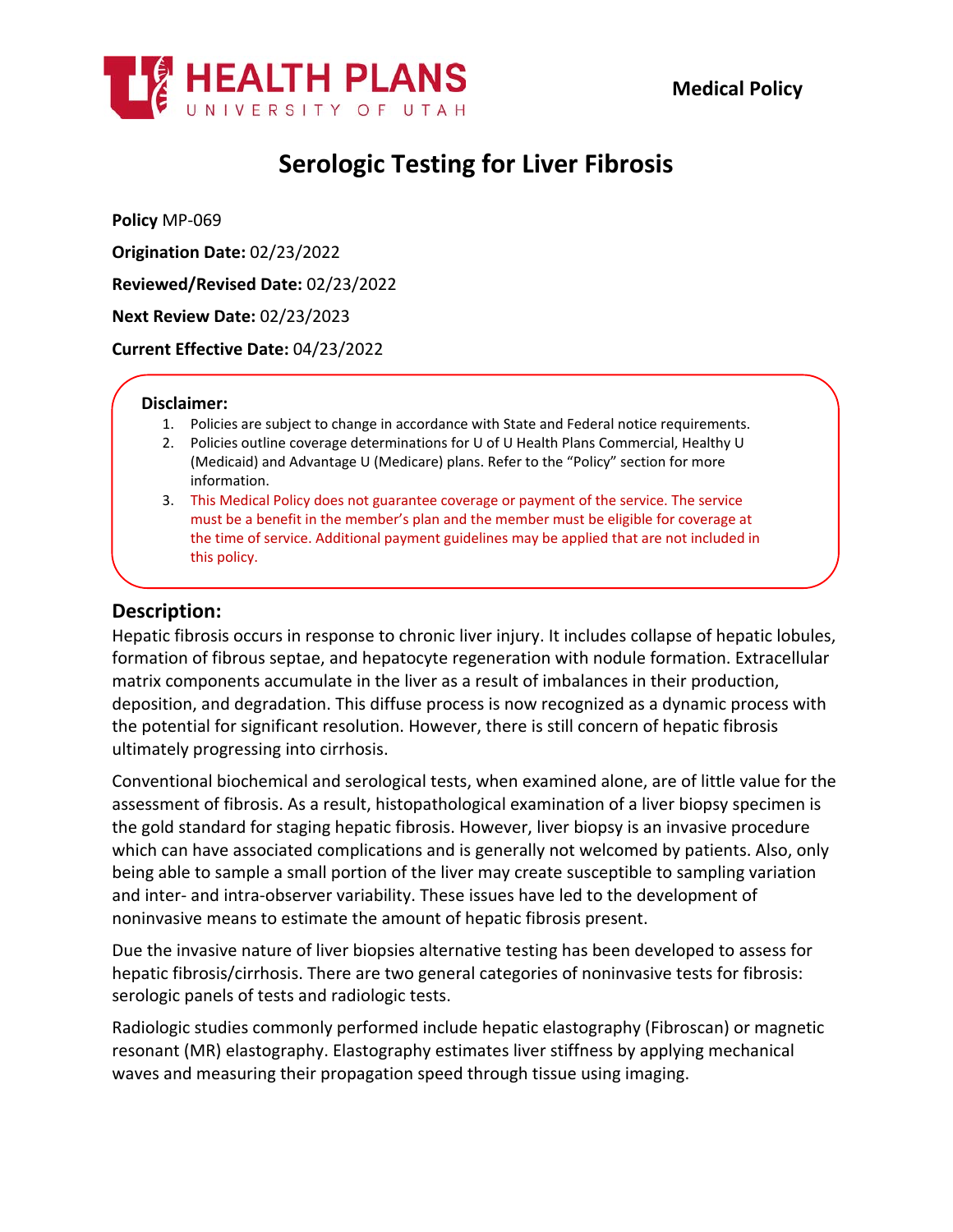Serologic testing is more widely available. However, while tremendous progress has been made in improving the accuracy of serum markers of hepatic fibrosis, they cannot yet supplant direct histologic analysis. When available, radiologic measurement of elasticity can be used alone or in combination with serologic testing. Transient elastography is the most commonly used imaging test because it is widely available and has been validated in large populations. Other imaging methods for assessing hepatic fibrosis include magnetic resonance elastography (MRE), acoustic radiation force impulse imaging (ARFI), and cross-sectional imaging.

All the serum tests have limitations:

- They typically reflect the rate of matrix turnover, not deposition, and thus tend to be more elevated when there is high inflammatory activity. By contrast, extensive matrix deposition can go undetected if there is minimal inflammation;
- None of the markers are liver-specific, and concurrent sites of inflammation or fibrosis may contribute to serum levels;
- Serum levels are affected by clearance rates, which may be impaired either due to cellular dysfunction or impaired biliary excretion;
- They are surrogates, not biomarkers.

Overall, studies of the various panels suggest that they have good ability to differentiate patients with significant fibrosis (F2 to F4) from those without significant fibrosis (F0 to F1). A disadvantage of these panels is that they are not able to reliably differentiate between the different stages of fibrosis, and indeterminate outcomes are common (up to 50 percent with the FibroTest). No panel has yet emerged as the standard of care, and the choice of panel is often dictated by local availability.

## **Policy Statement and Criteria**

**1. Commercial Plans**

**U of U Health Plans does NOT cover serum marker tests of hepatic fibrosis, used to produce a predictive score indicating the probability of liver fibrosis, as they are considered investigational and not medically necessary in the diagnosis and monitoring of individuals with chronic liver disease, including but not limited to hepatitis C, hepatitis B, and nonalcoholic fatty liver disease (NAFLD).**

**The following proprietary algorithm-based serum markers for liver fibrosis are considered investigational/not medically necessary for any indication** *(this may not be an all-inclusive list)***:**

- ASH FibroSURE® (Laboratory Corporation of America, Burlington, NC)
- Enhanced Liver Fibrosis™ (ELF™, Siemens Healthcare Laboratory, LLC., Malvern, PA)
- FibroMeter™ (ARUP Laboratories, Salt Lake City, UT)
- FIBROSpect HCV® (Prometheus Biosciences, Inc., San Diego, CA)
- FIBROSpect NASH® (Prometheus Biosciences, Inc., San Diego, CA)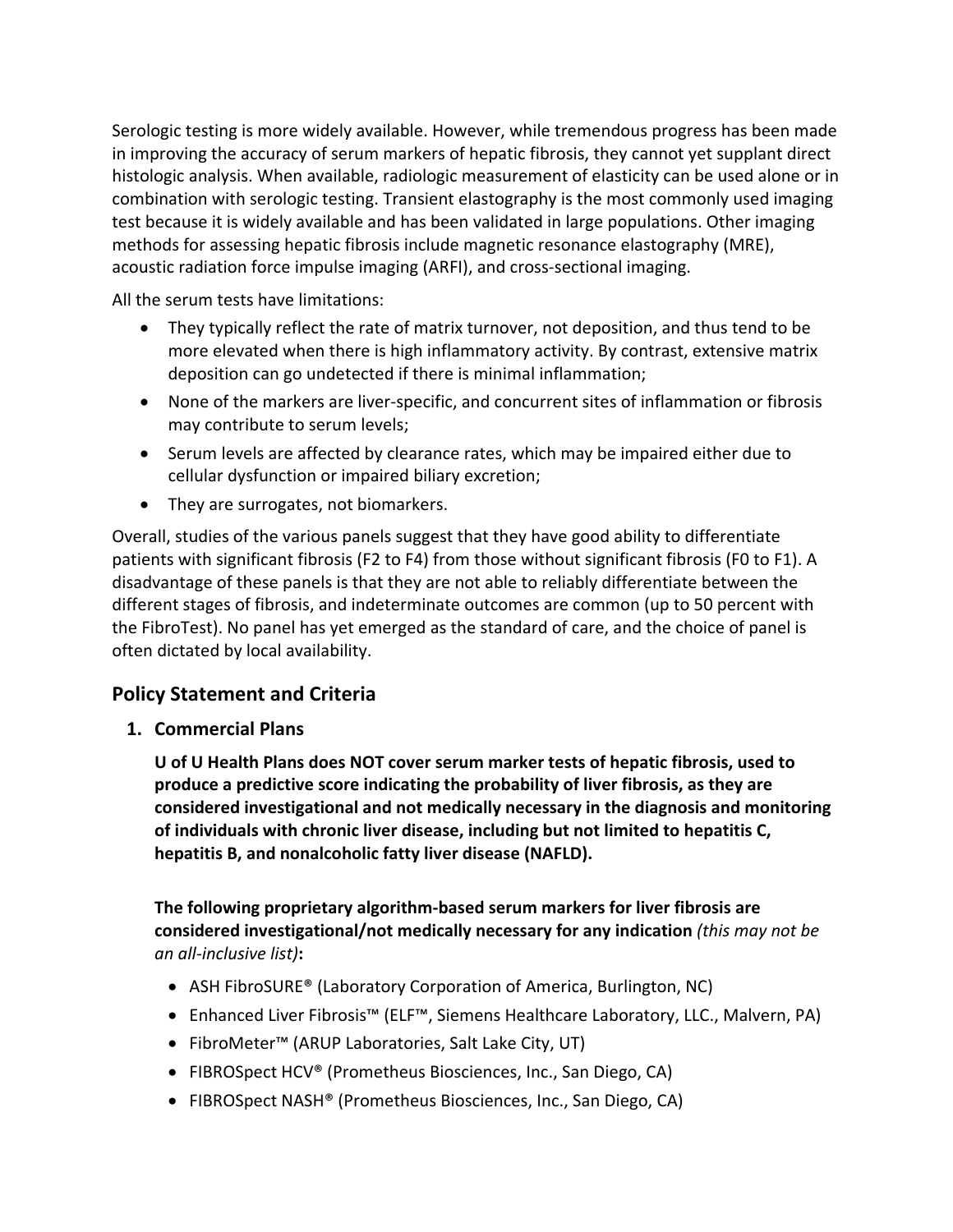- FibroTest-ActiTest™ (BioPredictive S.A.S., Paris, France)
- HCV FibroSure® (Laboratory Corporation of America, Burlington, NC)
- LIVERFASt™ (Fibronostics, Orlando, FL)
- NASH FibroSURE® (Laboratory Corporation of America, Burlington, NC)

### **2. Medicaid Plans**

**Coverage is determined by the State of Utah Medicaid program; if Utah State Medicaid has no published coverage position and InterQual criteria are not available, the U of U Health Plans Commercial criteria will apply. For the most up-to-date Medicaid policies and coverage, please visit their website at:**

**<http://health.utah.gov/medicaid/manuals/directory.php> or the [Utah Medicaid code](https://health.utah.gov/stplan/lookup/CoverageLookup.php)  [Look-Up tool](https://health.utah.gov/stplan/lookup/CoverageLookup.php)**

**CPT/HCPCS codes covered by Utah State Medicaid may still require further evaluation to determine medical necessity for coverage.**

### **3. Medicare Plans**

**Coverage is determined by the Centers for Medicare and Medicaid Services (CMS); if a coverage determination has not been adopted by CMS and InterQual criteria are not available, the U of U Health Plans Commercial criteria will apply. For the most up-todate Medicare policies and coverage, please visit their search website at: [http://www.cms.gov/medicare-coverage-database/overview-and-quick](http://www.cms.gov/medicare-coverage-database/overview-and-quick-search.aspx?from2=search1.asp&)[search.aspx?from2=search1.asp&](http://www.cms.gov/medicare-coverage-database/overview-and-quick-search.aspx?from2=search1.asp&) or [the manual website](https://www.cms.gov/Regulations-and-Guidance/Guidance/Manuals/Internet-Only-Manuals-IOMs)**

### **Clinical Rationale**

Chou et al., in 2013 published a systematic review related to noninvasive serologic testing available at the time. This review noted that when use in identifying clinically significant fibrosis, the platelet count, age-platelet index, aspartate aminotransferase-platelet ratio index (APRI), FibroIndex, FibroTest, and Forns index had median positive likelihood ratios of 5 to 10 at commonly used cutoffs and areas under the receiver-operating characteristic curve (AUROCs) of 0.70 or greater (range, 0.71 to 0.86). For identifying cirrhosis, the platelet count, age-platelet index, APRI, and Hepascore had median positive likelihood ratios of 5 to 10 and AUROCs of 0.80 or greater (range, 0.80 to 0.91). The Göteborg University Cirrhosis Index and the Lok index had slightly lower positive likelihood ratios (4.8 and 4.4, respectively). In direct comparisons, the APRI was associated with a slightly lower AUROC than the FibroTest for identifying fibrosis and a substantially higher AUROC than the aspartate aminotransferase-alanine aminotransferase ratio for identifying fibrosis or cirrhosis. The authors note limitations of their findings included that only English-language articles were included, and most studies had methodological limitations, including failure to describe blinded interpretation of liver biopsy specimens and inadequate description of enrollment methods.

Houot et al, also completed a systematic review with a metanalysis directly comparing biomarkers for diagnosing fibrosis in chronic hepatitis C and B. Their review observed APRI had lower performances than FIB-4, TE and FibroTest. TE had lower performance than FibroTest for identifying advanced fibrosis in All-CB, without significant difference for identifying cirrhosis in all groups.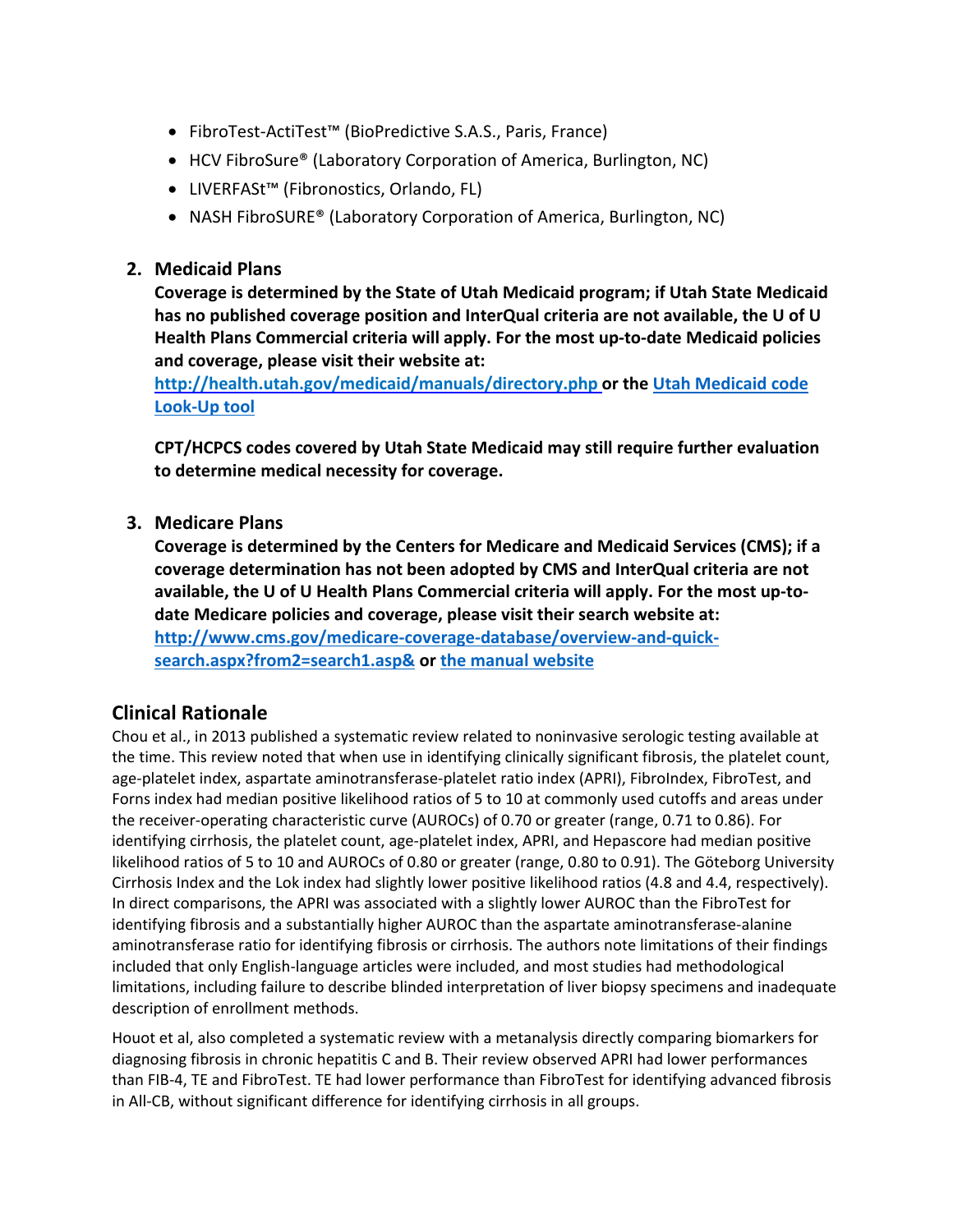In 2015, Xiao et al completed another systematic review comparing the diagnostic accuracy of aspartate aminotransferase to platelet ratio index and fibrosis-4 index for detecting liver fibrosis in adult patients with chronic hepatitis B virus infection. This systemic review and meta-analysis included 16 articles of APRI only, 21 articles of APRI and FIB-4 and two articles of FIB-4 for detecting different levels of liver fibrosis. Their meta-analysis suggested that APRI and FIB-4 can identify hepatitis B-related fibrosis with only moderate sensitivity and accuracy.

In a study by Leroy et al published in 2006, they assessed the Overall diagnostic performance of scores determined by AUROCs ranged from 0.86 for Fibrometer to 0.78 for Forns' score (NS) for discriminating F0F1 versus F2F3F4. For discriminating F0F1F2 versus F3F4, AUROCs ranged from 0.91 for Fibrometer to 0.78 for Forns' score (p<0.02). Significant or extensive fibrosis was predicted in 10-86% of patients with positive predictive value (PPV) ranging from 55% to 94%. Using logistic regression, statistical independence was demonstrated for MP3, Fibrotest and APRI. They observed the best combinations could select one-third of patients for whom either absence of significant fibrosis or presence of extensive fibrosis could be predicted with more than 90% of certainty.

Ragazzo et al in a study published in 2017 evaluated the accuracy of transient elastography-FibroScan®, acoustic radiation force impulse (ARFI), enhanced liver fibrosis (ELF), the aspartate aminotransferase-toplatelet ratio index (APRI), and the FIB-4 index compared with liver biopsy in hepatitis C. A total of 107 patients were included in the study. This study confirmed transient elastography remained the most effective method for evaluating all degrees of fibrosis. The accuracy of all methodologies was best at F4.

There are a number of publications addressing multiple scoring systems including multicenter, retrospective cohort studies, systematic reviews and meta-analyses. The scoring systems were found to have low diagnostic accuracy therefore resulting in poor prediction of fibrosis (Bhat, 2017; Mansoor, 2015; Xiao, 2015; Xiao, 2017; Xu, 2019).

Several Societies have also weighed in on serologic testing in the assessment of hepatic fibrosis. In a clinical care pathway (Kanwal, 2017) on the screening and evaluation of hepatitis C, the American Gastroenterological Association (AGA) recommends "In the absence of clinically apparent cirrhosis, there is the need to assess degree of liver fibrosis. Such assessment can be done noninvasively via elastography (usually "vibration-controlled" or Fibroscan®), serum biomarkers (FIB4 or aspartate aminotransferase to platelet ratio index), or various proprietary markers…The results of non-invasive studies provide helpful information to patient and clinician regarding fibrosis stage, though all may suffer from occasional false readings and must be tempered by clinical judgment."

In 2017, the North American Society of Pediatric Gastroenterology, Hepatology and Nutrition (NASPGHAN) published a clinical practice guideline for the diagnosis and treatment of NAFLD in children. The guideline noted the accuracy of currently marketed fibrosis biomarker tests in children, and markers such as AST to platelet ratio and hyaluronic acid (and their optimal cutoffs), remain to be determined.

The 2019 American Association for the Study of Liver Diseases (AASLD) and Infectious Diseases Society of America (IDSA) have also made recommendations for testing, managing, and treating hepatitis C include statements addressing both adult and pediatric care. The AASLD concludes the evidence shows benefit in adults but the pediatric population requires additional study for serum fibrosis markers. The evidence for these conclusions was rated Class I, Level A-Evidence and/or general agreement; data derived from multiple randomized clinical trials, meta-analyses, or equivalent for appropriate decision making for HCV treatment strategies and determining the need for initiating additional measures for cirrhosis management, but felt insufficient to support a recommendation for this testing in pediatric populations. The guidelines did not differentiate between radiological and serologic noninvasive testing.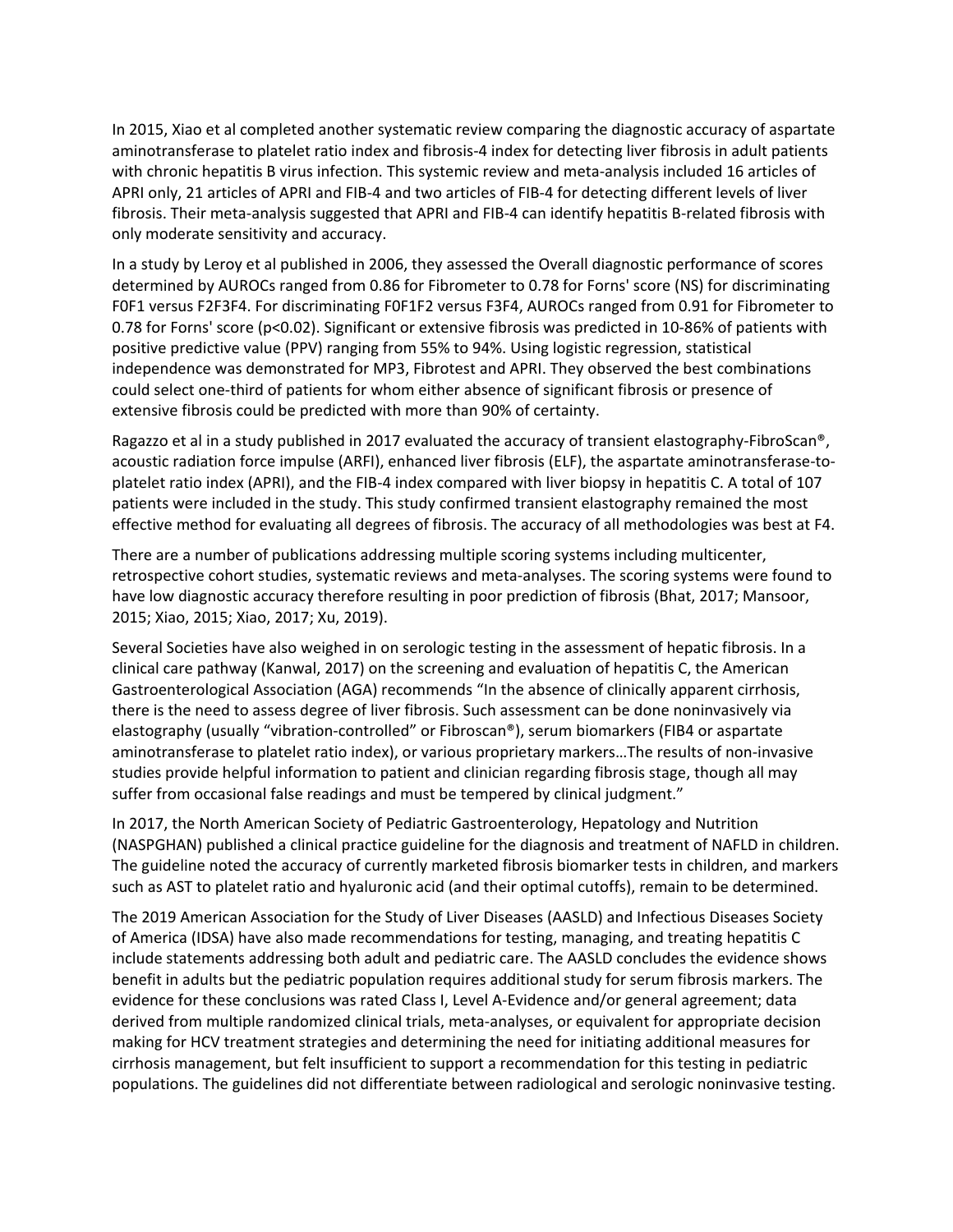The AASLD in conjunction with the AGA and the American College of Gastroenterology (ACG) published a practice guidance document (Chalasani, 2018) on the diagnosis and management of nonalcoholic fatty liver disease (NAFLD). The guideline does not recommend screening (including higher-risk individuals with diabetes or obesity) given significant gaps in knowledge regarding the diagnosis, natural history, and treatment of NAFLD, as well as uncertainties around which diagnostic test to use (since liver enzyme levels may be normal in individuals with NAFLD). The guideline notes Liver biopsy should be considered in patients with NAFLD who are at increased risk of having SH (steatohepatitis) and/or advanced fibrosis. It also notes, the presence of MetS, NFS or FIB-4, or liver stiffness measured by VCTE or MRE may be used for identifying patients who are at risk for SH and/or advanced fibrosis.

In a 2018 update on the prevention, diagnosis, and treatment of chronic hepatitis B (Terrault, 2018), the AASLD notes liver biopsy offers the only means of assessing both fibrosis and inflammation. If the biopsy specimen shows moderate or severe inflammation (A2 or A3) or significant fibrosis (F2), treatment is recommended. Alternative methods to assess fibrosis are elastography (preferred) and liver fibrosis biomarkers (e.g., FIB-4 or FibroTest). If these noninvasive tests indicate significant fibrosis (F2), treatment is recommended.

## **Applicable Coding**

### **CPT Codes**

### *Not Covered:*

| 81599 | Unlisted multianalyte assay with algorithmic analysis                                                                                                                                                                                                                                                                                        |
|-------|----------------------------------------------------------------------------------------------------------------------------------------------------------------------------------------------------------------------------------------------------------------------------------------------------------------------------------------------|
| 82977 | Glutamyltransferase, gamma (GGT)                                                                                                                                                                                                                                                                                                             |
| 83520 | Immunoassay, analyte, quantitative; not otherwise specified (no specific code for<br>FIBROSpect)                                                                                                                                                                                                                                             |
| 83883 | Nephelometry, each analyte not elsewhere specified (no specific code for<br>FIBROSpect)                                                                                                                                                                                                                                                      |
| 88342 | Immunohistochemistry or immunocytochemistry, per specimen; initial single<br>antibody stain procedure                                                                                                                                                                                                                                        |
| 0002M | Liver disease, ten biochemical assays (ALT, A2-macroglobulin, apolipoprotein A-<br>1, total bilirubin, GGT, haptoglobin, AST, glucose, total cholesterol and<br>triglycerides) utilizing serum, prognostic algorithm reported as quantitative<br>scores for fibrosis, steatosis and alcoholic steatohepatitis (ASH) (ASH<br>FibroSURE™)      |
| 0003M | Liver disease, ten biochemical assays (ALT, A2-macroglobulin, apolipoprotein A-<br>1, total bilirubin, GGT, haptoglobin, AST, glucose, total cholesterol and<br>triglycerides) utilizing serum, prognostic algorithm reported as quantitative<br>scores for fibrosis, steatosis and nonalcoholic steatohepatitis (NASH) (NASH<br>FibroSURE™) |
| 0014M | Liver disease, analysis of 3 biomarkers (hyaluronic acid [HA], procollagen III<br>amino terminal peptide [PIIINP], tissue inhibitor of metalloproteinase 1 [TIMP-<br>1]), using immunoassays, utilizing serum, prognostic algorithm reported as a risk                                                                                       |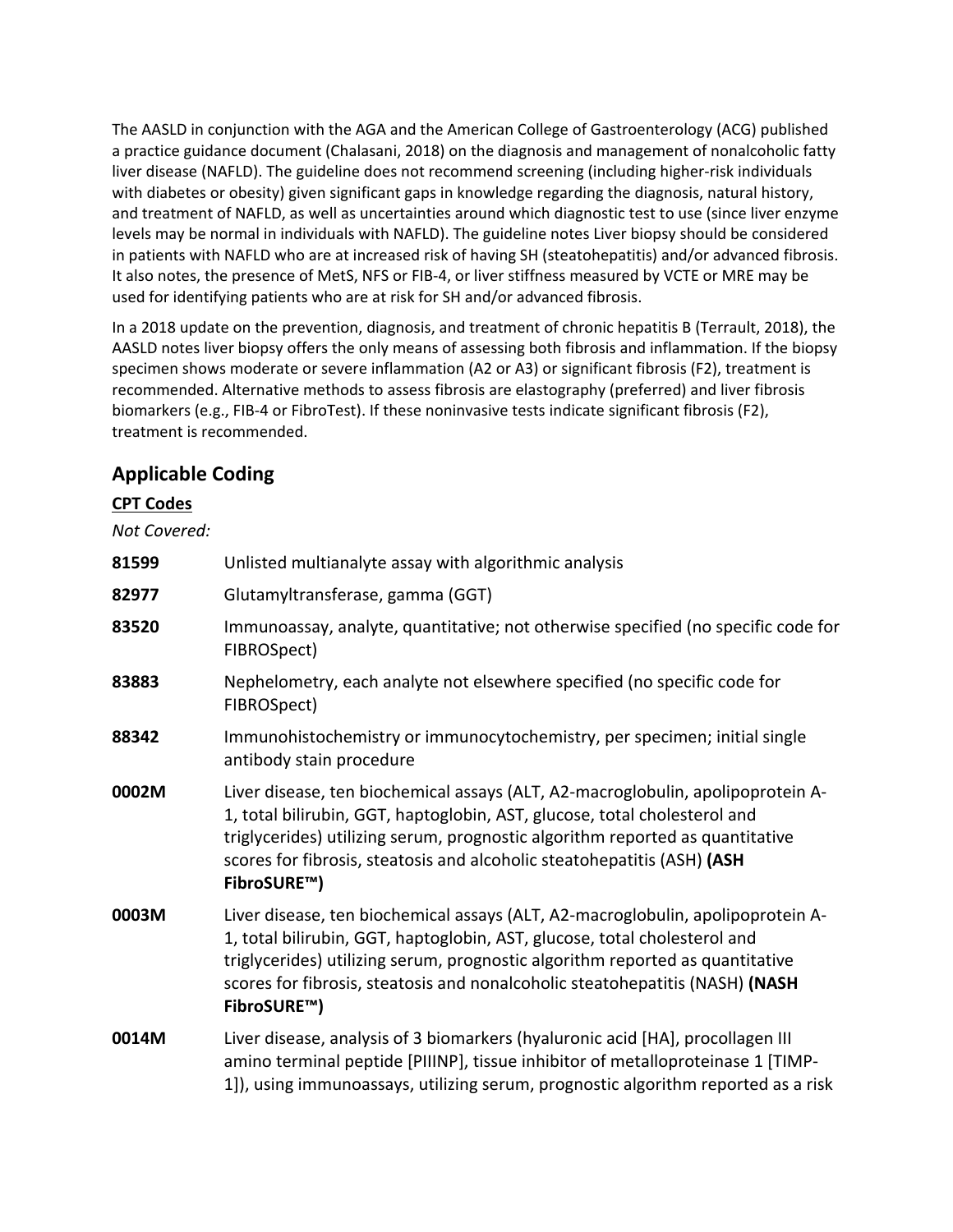score and risk of liver fibrosis and liver-related clinical events within 5 years **(Enhanced Liver Fibrosis™ [ELF™])**

- **0166U** Liver disease, 10 biochemical assays (a2-macroglobulin, haptoglobin, apolipoprotein A1, bilirubin, GGT, ALT, AST, triglycerides, cholesterol, fasting glucose) and biometric and demographic data, utilizing serum, algorithm reported as scores for fibrosis, necroinflammatory activity, and steatosis with a summary interpretation **(LiverFAST®)**
- **81596** Infectious disease, chronic hepatitis C virus (HCV) infection, six biochemical assays (ALT, A2-macroglobulin, apolipoprotein A-1, total bilirubin, GGT, and haptoglobin) utilizing serum, prognostic algorithm reported as scores for fibrosis and necroinflammatory activity in liver **(FibroSURE™)**
- **84999** Unlisted chemistry procedure

### **HCPCS Codes**

No applicable codes

#### **ICD-10 Codes**

| K70.0-K77 | Liver diseases code range (fibrosis is K74.0) |
|-----------|-----------------------------------------------|
| R94.5     | Abnormal results of liver function tests      |

#### **References**:

- 1. American Association for the Study of Liver Diseases and Infectious Diseases Society of America. Recommendations for testing, managing, and treating hepatitis C. November 06, 2019. Available at[: http://www.hcvguidelines.org/full-report-view](http://www.hcvguidelines.org/full-report-view) Accessed on: February 13, 2022.
- 2. American Liver Foundation (ALF). Accessed: August 11, 2021. Available at[: https://liverfoundation.org](https://liverfoundation.org/)
- 3. Bhat M, Tazari M, Sebastiani G. Performance of transient elastography and serum fibrosis biomarkers for non-invasive evaluation of recurrent fibrosis after liver transplantation: a meta-analysis. PLoS One. 2017; 12(9). Available at: <https://www.ncbi.nlm.nih.gov/pmc/articles/PMC5617176/> Accessed on February 13, 2022.
- 4. Chalasani N, Younossi Z, Lavine JE, et al. The diagnosis and management of nonalcoholic fatty liver disease: practice guidance from the American Association for the Study of Liver Diseases. Hepatology. 2018; 67(1):328-357.
- 5. Chou R, Wasson N. Blood tests to diagnose fibrosis or cirrhosis in patients with chronic hepatitis C virus infection: a systematic review. Ann Intern Med. 2013 Jun 4;158(11):807-20. doi: 10.7326/0003-4819-158-11-201306040-00005. Erratum in: Ann Intern Med. 2013 Aug 20;159(4):308. PMID: 23732714.
- 6. Curry MP, MD., Afdhal NH, MD., UpToDate (2021) "Noninvasive assessment of hepatic fibrosis: Overview of serologic and radiographic tests". Literature updated through July 2021. Topic last updated December 31, 2019. Accessed February 13, 2022. Available at[: https://www.uptodate.com/](https://www.uptodate.com/)
- 7. Houot M, Ngo Y, Munteanu M, Marque S, Poynard T. Systematic review with meta-analysis: direct comparisons of biomarkers for the diagnosis of fibrosis in chronic hepatitis C and B. Aliment Pharmacol Ther. 2016 Jan;43(1):16-29. doi: 10.1111/apt.13446. Epub 2015 Oct 30. PMID: 26516104; PMCID: PMC4737301.
- 8. Kanwal, F, Bacon BR, Beste LA, et al. Hepatitis C virus infection care pathway—a report from the American Gastroenterological Association Institute HCV Care Pathway Work Group. Gastroenterology. 2017; 152(6):1588-1598.
- 9. Leroy V, Hilleret MN, Sturm N, Trocme C, Renversez JC, Faure P, Morel F, Zarski JP. Prospective comparison of six noninvasive scores for the diagnosis of liver fibrosis in chronic hepatitis C. J Hepatol. 2007 May;46(5):775-82. doi: 10.1016/j.jhep.2006.12.013. Epub 2007 Jan 26. PMID: 17321634.
- 10. Mansoor S, Yerian L, Kohli R, et al. The evaluation of hepatic fibrosis scores in children with nonalcoholic fatty liver disease. Dig Dis Sci. 2015; 60(5):1440-1447.
- 11. Ragazzo TG, Paranagua-Vezozzo D, Lima FR, de Campos Mazo DF, Pessoa MG, Oliveira CP, Alves VAF, Carrilho FJ. Accuracy of transient elastography-FibroScan®, acoustic radiation force impulse (ARFI) imaging, the enhanced liver fibrosis (ELF) test,